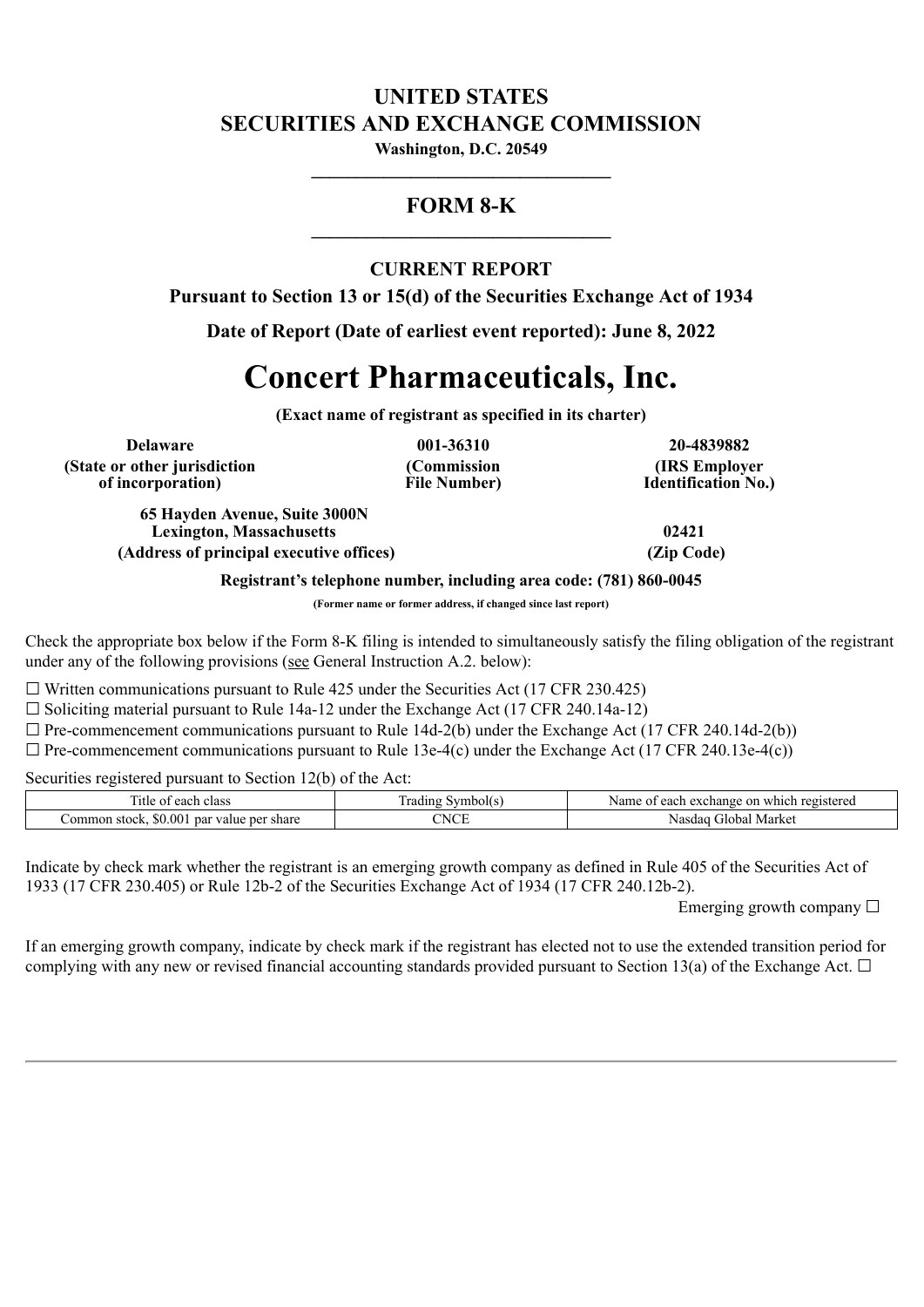### **Item 5.07. Submission of Matters to a Vote of Security Holders.**

At the 2022 Annual Meeting of Stockholders of Concert Pharmaceuticals, Inc. (the "Company") held on June 9, 2022, the Company's stockholders voted as follows:

1. The stockholders elected the nominee listed below as a Class II Director to the Company's Board of Directors, to serve until the Company's 2025 Annual Meeting of Stockholders.

| Nominee:       | For:       | Withheld: | <b>Broker Non-Votes:</b> |
|----------------|------------|-----------|--------------------------|
| Jesper Høiland | 11,887,841 | 2,891,610 | 14,611,503               |

2. The stockholders approved, on a non-binding, advisory basis, the Company's executive compensation.

| For:                     | 13,702,960 |
|--------------------------|------------|
| Against:                 | 1,019,183  |
| Abstain:                 | 57,308     |
| <b>Broker Non-Votes:</b> | 14,611,503 |

3. The stockholders ratified the appointment of Ernst & Young LLP as the Company's independent registered public accounting firm for the fiscal year ending December 31, 2022.

| For:     | 29,261,169 |
|----------|------------|
| Against: | 9,490      |
| Abstain: | 120,295    |

4. The stockholders approved an amendment to the Company's certificate of incorporation to increase the number of authorized shares of common stock from 100,000,000 to 200,000,000.

| For:     | 28,389,527 |
|----------|------------|
| Against: | 359,227    |
| Abstain: | 642,200    |

### **Item 8.01. Other Events.**

On June 8, 2022, the underwriters of the Company's previously announced public offering of common stock exercised in full their option to purchase an additional 1,500,000 shares from the Company at a public offering price of \$4.75 per share, resulting in additional gross proceeds to the Company of approximately \$7.1 million, before deducting underwriting discounts and commissions and other offering expenses payable by the Company. The exercise of the overallotment option closed on June 10, 2022.

After taking into account the exercise of the overallotment option, the Company raised aggregate gross proceeds of approximately \$73.5 million from the public offering and concurrent exercise of warrants to purchase Series X1 Preferred Stock by BVF Partners L.P. and RA Capital Management.